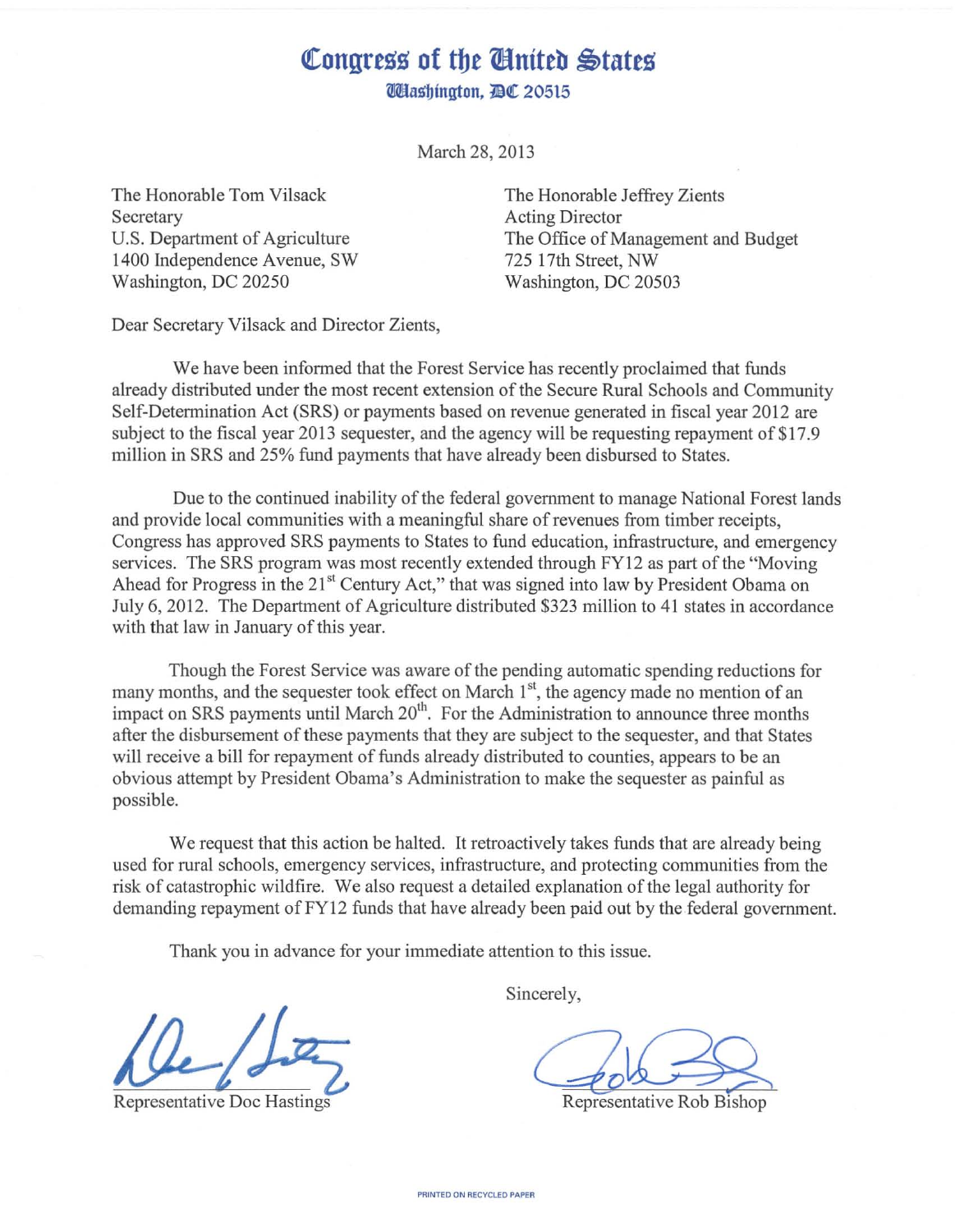Representative Tom McClintock Representative Greg Walden

Representative Don Young

 $\frac{1}{\sqrt{\frac{1}{\sqrt{1+\frac{1}{\sqrt{1+\frac{1}{\sqrt{1+\frac{1}{\sqrt{1+\frac{1}{\sqrt{1+\frac{1}{\sqrt{1+\frac{1}{\sqrt{1+\frac{1}{\sqrt{1+\frac{1}{\sqrt{1+\frac{1}{\sqrt{1+\frac{1}{\sqrt{1+\frac{1}{\sqrt{1+\frac{1}{\sqrt{1+\frac{1}{\sqrt{1+\frac{1}{\sqrt{1+\frac{1}{\sqrt{1+\frac{1}{\sqrt{1+\frac{1}{\sqrt{1+\frac{1}{\sqrt{1+\frac{1}{\sqrt{1+\frac{1}{\sqrt{1+\frac{1}{\sqrt{1+\frac{1}{\sqrt{1+\frac{1}{\sqrt$ 

**Opresentative Steve Southerland** 

**M+-· G-Fj** /...~ . ~\_, **\_,** Representative Glenn HGT" Thompson

wet Schunde

Representative Reid

Champellia De Cummis

Representative Scott Tipton

anno C

Representative Louie Gohrnert

Gaime Herrisa Bentler

Un Benishek

Representative